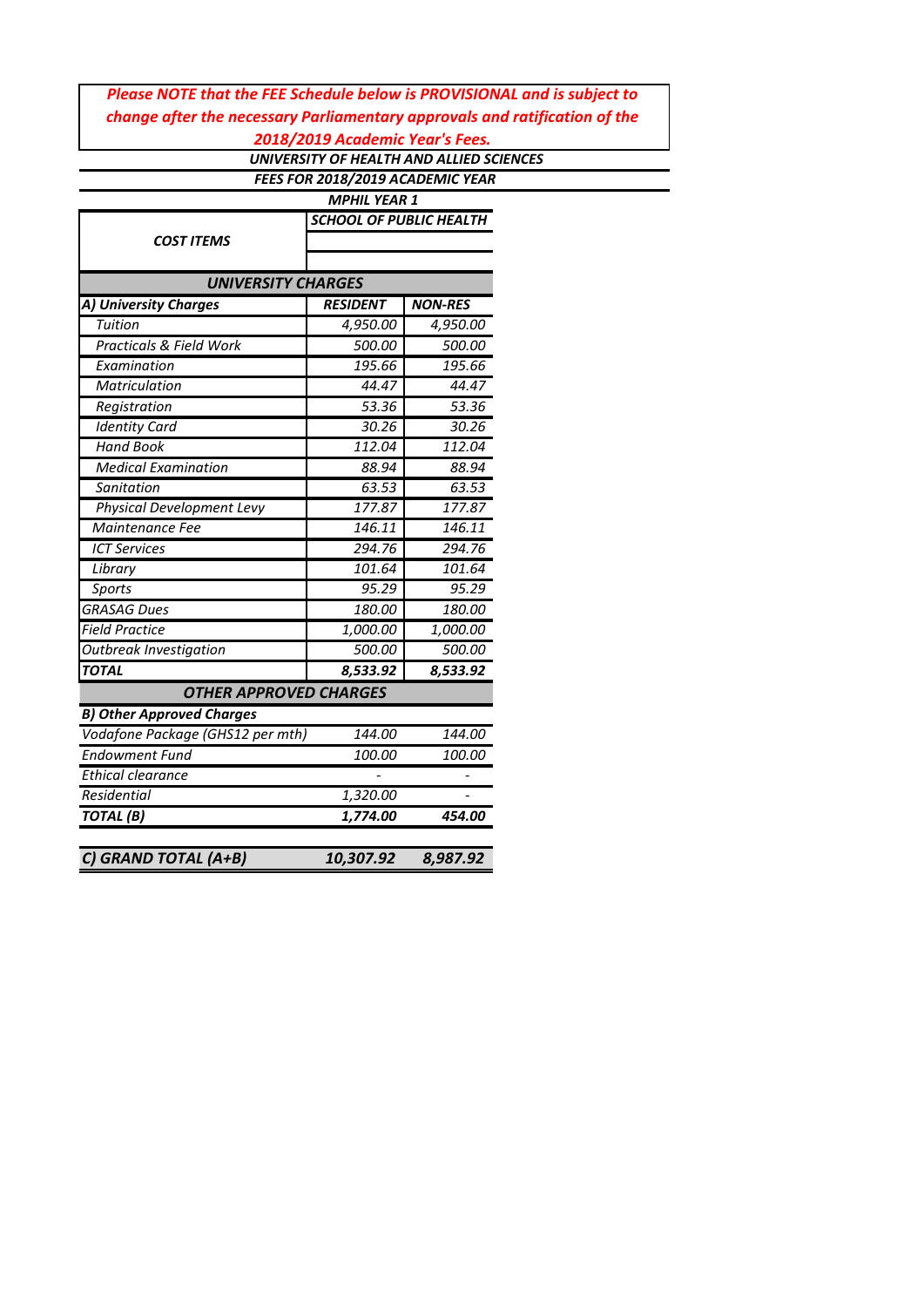## *Please NOTE that the FEE Schedule below is PROVISIONAL and is subject to change after the necessary Parliamentary approvals and ratification of the 2018/2019 Academic Year's Fees.*

 *UNIVERSITY OF HEALTH AND ALLIED SCIENCES FEES FOR 2018/2019 ACADEMIC YEAR*

| <b>MPHIL YEAR 2</b>              |                                |                |  |  |  |
|----------------------------------|--------------------------------|----------------|--|--|--|
| <b>COST ITEMS</b>                | <b>SCHOOL OF PUBLIC HEALTH</b> |                |  |  |  |
|                                  |                                |                |  |  |  |
| <b>UNIVERSITY CHARGES</b>        |                                |                |  |  |  |
| A) University Charges            | <b>RESIDENT</b>                | <b>NON-RES</b> |  |  |  |
| Tuition                          | 4,950.00                       | 4,950.00       |  |  |  |
| Practicals & Field Work          | 440.00                         | 440.00         |  |  |  |
| Examination                      | 195.66                         | 195.66         |  |  |  |
| Registration                     | 53.36                          | 53.36          |  |  |  |
| Sanitation                       | 63.53                          | 63.53          |  |  |  |
| Physical Development Levy        | 177.87                         | 177.87         |  |  |  |
| Maintenance Fee                  | 146.11                         | 146.11         |  |  |  |
| <b>ICT Services</b>              | 294.76                         | 294.76         |  |  |  |
| Library                          | 101.64                         | 101.64         |  |  |  |
| <b>Sports</b>                    | 95.29                          | 95.29          |  |  |  |
| <b>Dissertation</b>              | 600.00                         | 600.00         |  |  |  |
| <b>GRASAG DUES</b>               | 180.00                         | 180.00         |  |  |  |
| <b>TOTAL</b> (A)                 | 7,298.22                       | 7,298.22       |  |  |  |
| <b>OTHER APPROVED CHARGES</b>    |                                |                |  |  |  |
| <b>B) Other Approved Charges</b> |                                |                |  |  |  |
| Vodafone Package (GHS12 per mth) | 144.00                         | 144.00         |  |  |  |
| <b>Ethical clearance</b>         | 200.00                         | 200.00         |  |  |  |
| Residential                      | 1,320.00                       |                |  |  |  |
| TOTAL(B)                         | 1,774.00                       | 454.00         |  |  |  |
| C) GRAND TOTAL (A+B)             | 9,072.22                       | 7,752.22       |  |  |  |